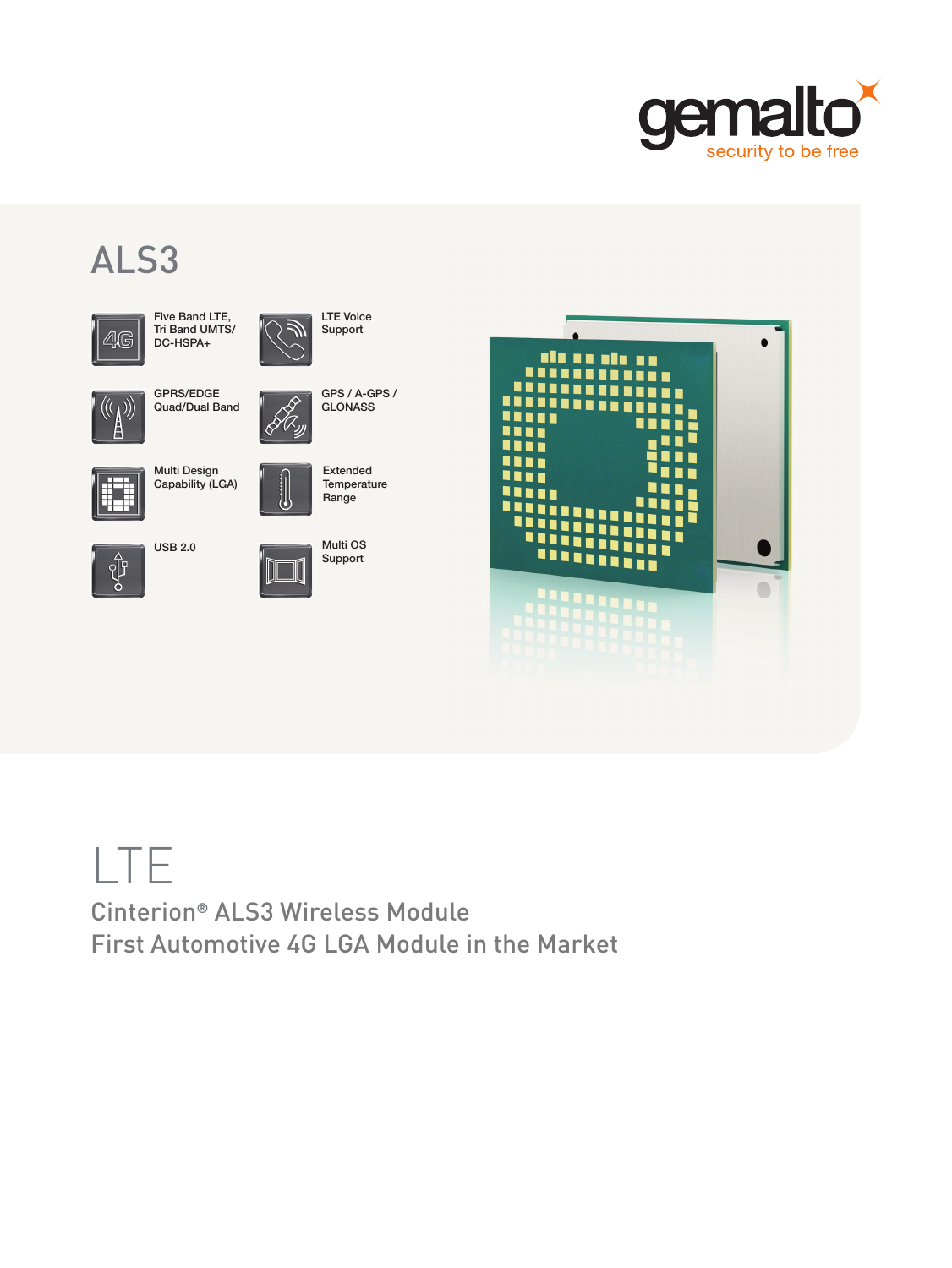## Cinterion® ALS3 Wireless Module First Automotive 4G LGA Module in the Market

The new Gemalto Cinterion ALS3 LTE cellular machine-tomachine (M2M) module offers a smart solution for wireless connectivity today and in the future. With the newest 3GPP Rel. 9 LTE technology, ALS3 is optimized for high bandwidth computing, enabling speeds up to 100 Mbps for downlink and 50 Mbps for uplink.

ALS3 and its variants, ALS3-E and ALS3-US, provide worldwide coverage and reliability even while roaming across different wireless networks. For investment protection, ALS3 supports multi designs due to footprint compatibility with Gemalto Automotive 2G and 3G modules AGS2-E, AHS2 and AHS3.

ALS3 is engineered and widely field proven to meet the highest level of compliance with automotive specifications and provides an unparalleled

level of quality and performance, even under the harshest

operating conditions. The ALS3 is an ideal enabler for current and future high

performance automotive and ITS applications including: toll collect, onboard vehicle telematics and fleet management, in-car entertainment systems, breakdown support or roadside assistance.

Two antenna pads enable diversity support allowing ALS3 to provide improved data speeds. An optimized GPS antenna path eliminates blanking on GPS and provides more consistent performance.

Gemalto nique type of LGA technology enables optimized heat dissipation that prevents warping and gives customers the freedom to select the most beneficial soldering paste for each individual application.

Like all Cinterion products, the ALS3 comes with full type approval (FTA) and is certified by the largest global network operators.

### First Automotive 4G LGA Module in the Market



### Future Proof Design

At just 2,3 mm in height, ALS3 is ideal for integration in the slimmest and most size constrained automotive solutions. Extreme ruggedness and long-life chipset ensure long product availability to meet automotive market requirements. With the future proven LGA footprint today's automotive application are already prepared for future upcoming variants and standards in LTE and enjoying a confirmed migration path.

#### Improved Power Management

ALS3 improved power management features preserve the battery power necessary for automotive systems and reduce heat generation. Combined with its intelligent design for superior heat distribution, ALS3 is the first choice for temperature critical automotive applications.

#### Automotive Compliance

The ALS3 is compliant with multiple automotive manufacturing process standards accord ing to TS16949 and quality processes including APQP, PPAP, PCN and 8D.

#### **M2M and Automotive Support includes:**

- > Personal design-in consulting for hardware and software
- > Extensive RF test capabilities
- > GCF/PTCRB conform pretests to validate approval readiness
- 



Local engineers, a competent helpdesk, a dedicated team of R&D specialists and an advanced development center are the hallmarks of our leading support offer.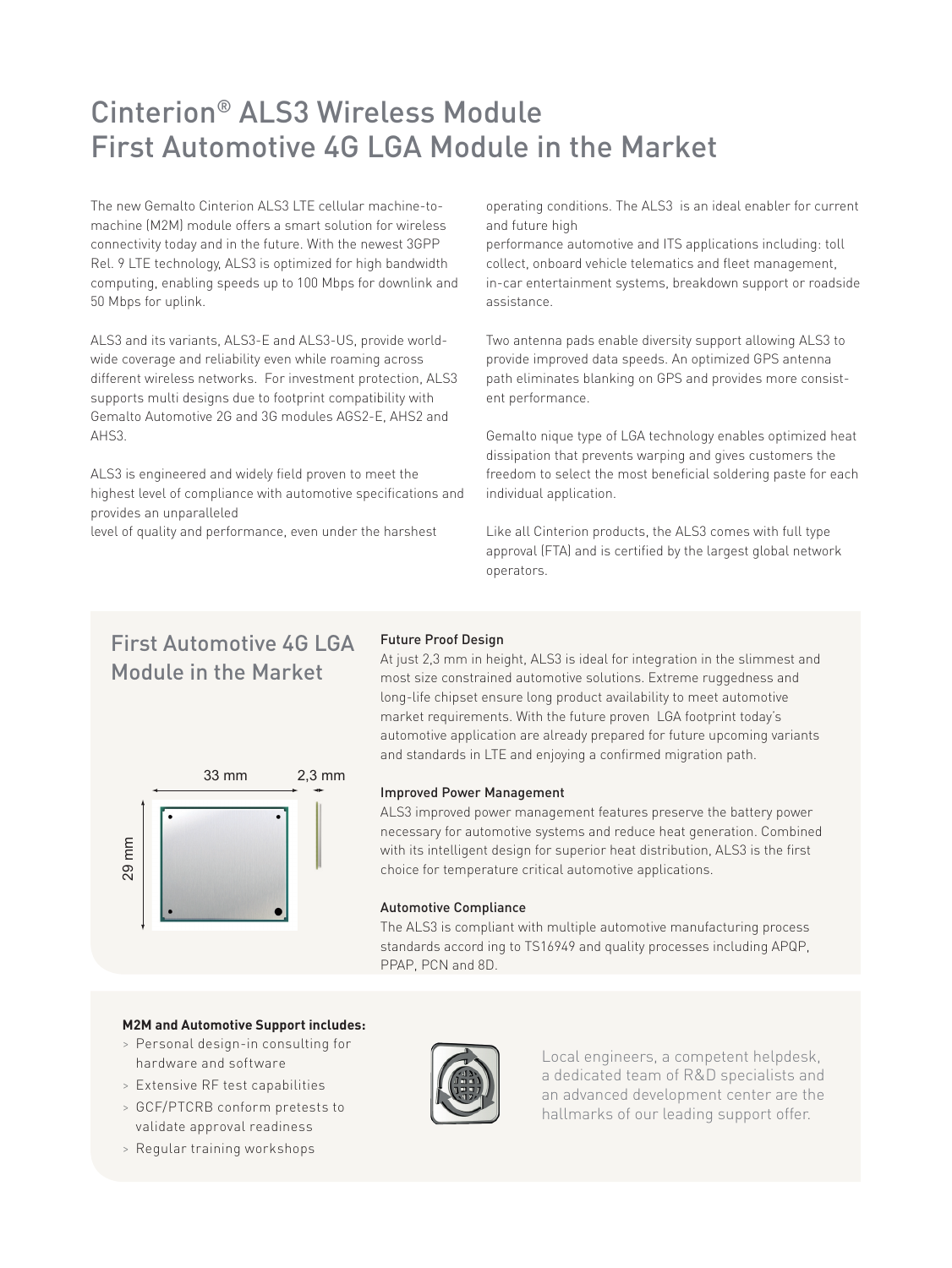# Cinterion® ALS3

#### GENERAL FEATURES

| $>$ ALS3-E:<br>Five Band LTE: 800/900/1800/2600/2100 MHz, FDD-Band<br>[20, 8, 3, 7]<br>Tri Band UMTS (WCDMA): 900/1800/2100 MHz,<br>FDD-Band (8,3,1)<br>Dual Band GSM/GPRS/EDGE: 900/1800 MHz<br>$> AI$ S3-US<br>Quad Band LTE: 700/850/AW (1700/2100)/1900 MHz,<br>FDD-Band (17,5,4,2)<br>Tri Band UMTS (WCDMA): 850AWS(1700/2100)/1900 MHz,<br>FDD-Band (5,4,2)<br>Quad Band GSM/GRPS/EDGE: 850/900/1800/1900 MHz<br>> LTE (FDD 3GPP Release 8/9<br>2x2 DL-MIMO | > UMTS/HSPA (FDD) 3GPP Release 8<br>Rx diversity<br>> GSM/GPRS/EDGE 3GPP Release 6<br>DARP/SAIC<br>> SIM Application Toolkit, 3GPP release 99<br>> Control via AT commands (Hayes, TS 27.007, TS 27.005)<br>> Fully integrated GPS/GLONASS solution (Qualcomm<br>gpsOne Gen8A)<br>> Supply voltage range 3.3 - 4.2 V, highly optimized<br>for minimal power consumption<br>> Dimension: $29 \times 33 \times 2,3$ mm<br>> Operating Temperature Range: -40 °C to +85 °C<br>> RoHS and REACH compliant, EuP support |
|-------------------------------------------------------------------------------------------------------------------------------------------------------------------------------------------------------------------------------------------------------------------------------------------------------------------------------------------------------------------------------------------------------------------------------------------------------------------|--------------------------------------------------------------------------------------------------------------------------------------------------------------------------------------------------------------------------------------------------------------------------------------------------------------------------------------------------------------------------------------------------------------------------------------------------------------------------------------------------------------------|
| <b>SPECIFICATIONS</b>                                                                                                                                                                                                                                                                                                                                                                                                                                             |                                                                                                                                                                                                                                                                                                                                                                                                                                                                                                                    |
| $>$ LTE Cat. 3<br>DL: max. 100 Mbps, UL: max. 50 Mbps, 2x2 DL MIMO<br>> HSPA+ DL Cat.24 / UL Cat. 6, Dual Carrier<br>DL: max. 42 Mbps, UL: max. 5.76 Mbps<br>> EDGE Class 12 data rates<br>DL: max. 237 kbps, UL: max. 237 kbps<br>> GPRS Class 12 data rates<br>DL: max. 85.6 kbps, UL: max. 85.6 kbps                                                                                                                                                           | > Voice Support (HR, FR, EFR, AMR narrowband & AMR<br>widebandl<br>> Voice Support for LTE via CSFB (circuit-switched fall-<br>back), prepared for VoLTE<br>> Handsfree speaking<br>> Supplementary services & USSD support<br>> SMS text and PDU mode                                                                                                                                                                                                                                                             |
| <b>SPECIAL FEATURES</b>                                                                                                                                                                                                                                                                                                                                                                                                                                           |                                                                                                                                                                                                                                                                                                                                                                                                                                                                                                                    |
| > USB interface supports multiple composite modes<br>and a Linux-/Mac- compliant mode                                                                                                                                                                                                                                                                                                                                                                             | > Firmware update via USB<br>> Remote sm access profile, SAP                                                                                                                                                                                                                                                                                                                                                                                                                                                       |
| <b>GPS/GLONASS FEATURES</b>                                                                                                                                                                                                                                                                                                                                                                                                                                       |                                                                                                                                                                                                                                                                                                                                                                                                                                                                                                                    |
| > Standalone GPS and GLONASS<br>> GNSS dedicated AT commands<br>> A/GPS support: standalone, XTRA®, CP E911                                                                                                                                                                                                                                                                                                                                                       | > Protocol: NMEA-0183 V2.3<br>> Option for temporary NMEA stream buffering<br>> Tracking Sensitivity: better than -158 dBm                                                                                                                                                                                                                                                                                                                                                                                         |
| <b>INTERFACES</b>                                                                                                                                                                                                                                                                                                                                                                                                                                                 |                                                                                                                                                                                                                                                                                                                                                                                                                                                                                                                    |
| > 156 pad LGA mount<br>> Pad for primary GSM/WCDMA/LTE Antenna<br>> Pad for secondary WCDMA Rx Diversity & LTE DL-MIMO<br>Antenna and GPS Antenna<br>> Digital audio interfaces (PCM or I2S)                                                                                                                                                                                                                                                                      | > USB 2.0 HS interface up to 480 Mbps<br>> UICC and U/SIM card interface 1.8 V and 3 V<br>> High speed serial interface (UART)<br>> 10 GPIOs shared with Network Status and Low<br>Current Indication, 2 ADC's                                                                                                                                                                                                                                                                                                     |
| <b>DRIVERS</b>                                                                                                                                                                                                                                                                                                                                                                                                                                                    |                                                                                                                                                                                                                                                                                                                                                                                                                                                                                                                    |
| > NDIS/USB driver for Microsoft®<br>Windows Vista™, Windows 7™ and Windows 8™<br>> RIL driver for devices based on Android OSTM                                                                                                                                                                                                                                                                                                                                   | > USB driver for Microsoft® Windows<br>Embedded Compact™<br>> CDC-ACM compliant mode for Linux                                                                                                                                                                                                                                                                                                                                                                                                                     |

- APPROVALS
- > R&TTE, FCC, IC, UL
- > GCF, PTCRB
- > AT&T; and other local approvals and certifications on request
- > Automotive e-mark